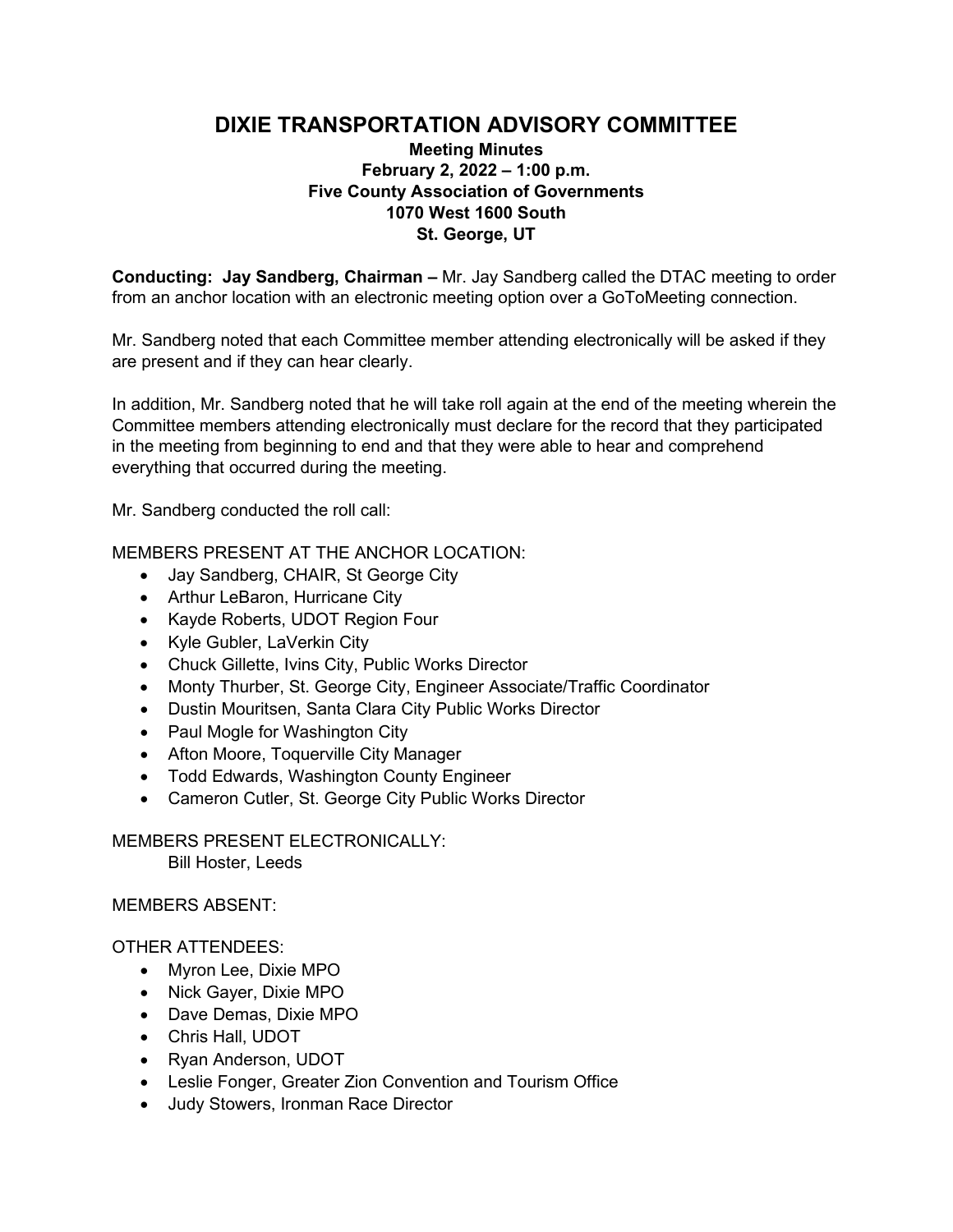- David Holmes, Executive Director for the Race Event
- Kevin Lewis, Greater Zion Convention and Tourism Office
- Aron Baker, Horrocks Engineer
- Brandon Weight, Civil Science
- Rick Snyder
- Other attendees were present but did not introduce themselves.

Chairman Sandberg noted that a quorum was present and called for the meeting to continue.

Chairman Sandberg also welcomed visitors who were in attendance.

#### 1. ADMINISTRATIVE:

- A. COVID-19 Accomodations/Protocol The COVID-19 Accommodations and Protocol were discussed prior to Item 1.A to comply with the roll call rules when holding an electronic meeting.
- B. Consider Minutes from December 1, 2021, and January 5, 2022. There were no comments or corrections to the minutes presented. **Chairman Sandberg called for an approval of the minutes as presented.**

**The minutes were approved with all Committee members verbally voting in favor of the motion.**

**Chairman Sandberg noted that there was (1) voting member attending the meeting electronically, so the rules governing members attending the meeting electronically from an anchor location, were reviewed.** 

#### 2. LONG RANGE PLANNING:

A. Washington County populations projections - Myron Lee presented a handout from the Kem C. Gardner Institute regarding population projections for Washington County. The following links were emailed to the committee members prior to the meeting: <https://gardner.utah.edu/demographics/population-projections/>

<https://gardner.utah.edu/wp-content/uploads/LongTermProj-Jan2022.pdf?x71849>

Mr. Lee led a discussion on specific population projections from the report starting on page 14. The report indicates that Washington County has a population of 182,111 people according to the 2020 CENSUS. The report then projects population numbers every 10 years through 2060. This report indicates that Washington County is projected to be the fastest growing County in the State of Utah.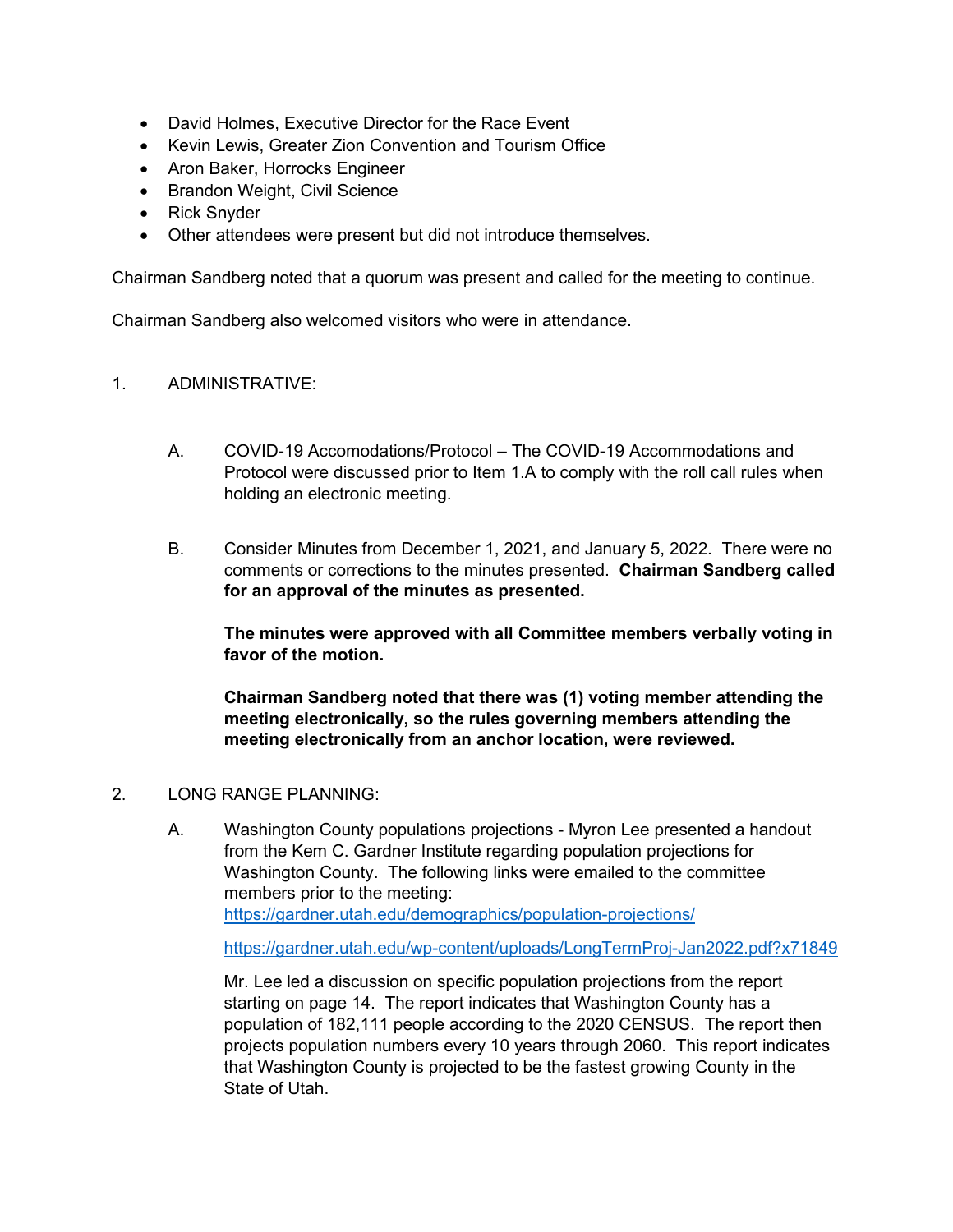By the end of this week, we should have some data on our County and then later in the month, we should have the sub county population projects which breaks the numbers down by city and their incorporated areas.

Myron indicated that the MPO will be using these numbers in their demand model and in their planning efforts. Mr. Lee also asked members of the committee to review the report and let him know of any irregularities so that they can go over them with the Kem C. Gardner Institute.

### 3. PUBLIC INVOLVEMENT:

A. 2022 Transportation Expo (February 8, 2022, from 11 a.m. to 7 p.m.) – Mr. Myron Lee reported that the Expo will be held next Tuesday and that it will be open to the public and are encouraging all attendees to be COVID safe. A discussion was held regarding the booths and displays that will be available.

#### 4. SHORT RANGE PLANNING:

- A. Report of IronMan race route 2022 Judy Stowers (race director for the event both now and in October) gave a presentation on the Race Route and discussed the following in detail:
	- Swim Course
	- **Bike Course**
	- Run Course

Judy mentioned that the production team is quite extensive and will be along the course to assist with the traffic flow of the athletes.

The areas that will require a Pilot Car to handle one-direction traffic was also discussed. The section between the Ledges and Snow Canyon where a new lane is under construction was also discussed, hoping that it will be completed in time for the race.

The course has been designed to highlight the St. George 2022 IronMan as a World Championship event which is what it is.

A further discussion was held on pre-race traffic control for those athletes who will be in town prior to the race and want to run, ride, or drive the route. Judy indicated that they place the  $4 \times 4$  pre-event notification signs at least 1 month in advance. They will also be using mailers and community boards for the neighborhoods in and around the race route so that anyone who might be affected will be notified.

They will be doing all they can to make sure everyone knows that there will be athletes here for the next 8 months preparing for these (2) races and to educate the community and the athletes about the courses and to be prepared for the additional traffic.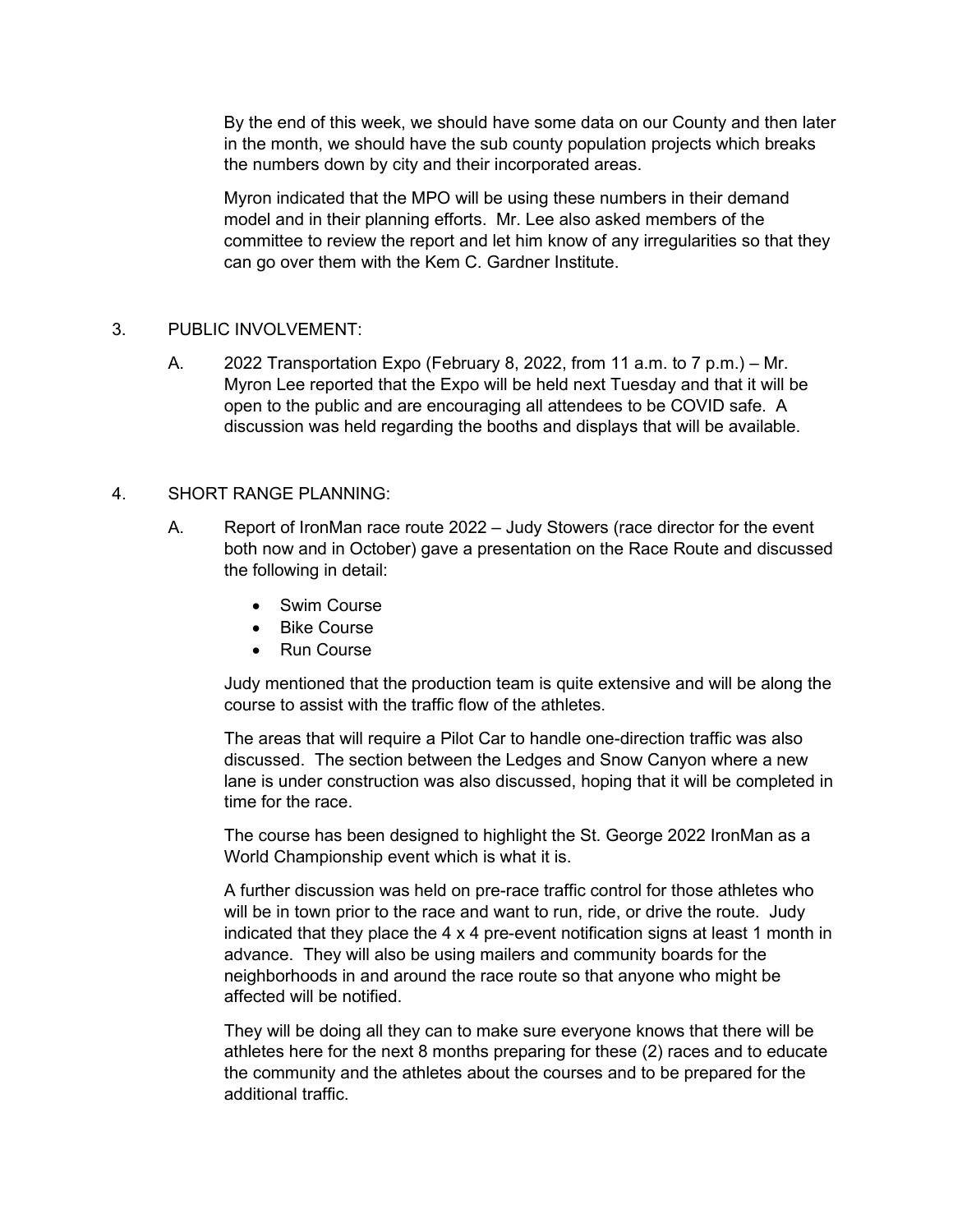Another item discussed is the IronMan Village located downtown. There will be a soft opening on May 2<sup>nd</sup>, with the actual registration on the 3<sup>rd</sup>, 4<sup>th</sup>, and 5<sup>th</sup> of May. Saturday is the race day, and the athletes will then be coming back to the park for the age group award portion of the event. Sunday night will be the banquet of champions at the Dixie Center.

Judy again emphasized the unique position that St. George has in sponsoring this race. This upcoming race in St. George is the first time ever to have an IronMan championship off the island.

### **Kyle Gubler left and was excused from the balance of the meeting.**

B. Vote share review / discussion – Myron Lee reported that our vote share has been \$5000 per vote share. The MPO has been able to maintain the vote share amount and reserve account balance at around \$330,000 for the past 5 years. With the new infrastructure bill and the associated Federal funds (which are anticipated to increase by about 17%), we will need to come up with more local match money. We would like to maintain the Reserve balance where it has been over the last 5 years and if we were able to increase the vote share to \$5500, we should be able to come up with the additional monies.

Mr. Lee is planning on making this presentation to the DTEC committee in a couple of weeks and request the increased vote share amount of \$5,500. If the DTEC approves the recommendation, the increase would take effect in the fiscal year that starts July 1, 2022. Typically, the invoices are sent out in September or October of that year.

Following the discussion, Chairman Sandberg called for a motion for a recommendation to the DTEC for an increase to the vote share to \$5,500.

**Arthur LeBaron made a motion to recommend the increased vote share of \$5,500 to the Executive Committee. Cameron Cutler seconded the motion, and the motion was approved with all Committee members verbally voting in favor of the motion.**

# 5. LOCAL PROJECT STATUS UPDATES:

- A. Hurricane They advertised and got bids back on the 2800 W project which is an extension northward from where the Southern Parkway intersects SR9. Have also advertised the pavement management and plan to open bids next week.
- B. Ivins Working on Highway 91 and hoping to have it out to bid in March. They are still working on right of way issues. Looking to get their pavement management contracts out soon **Chuck Gillett was excused from the balance of the meeting.**
- C. LaVerkin No report.
- D. Leeds No update for this meeting.